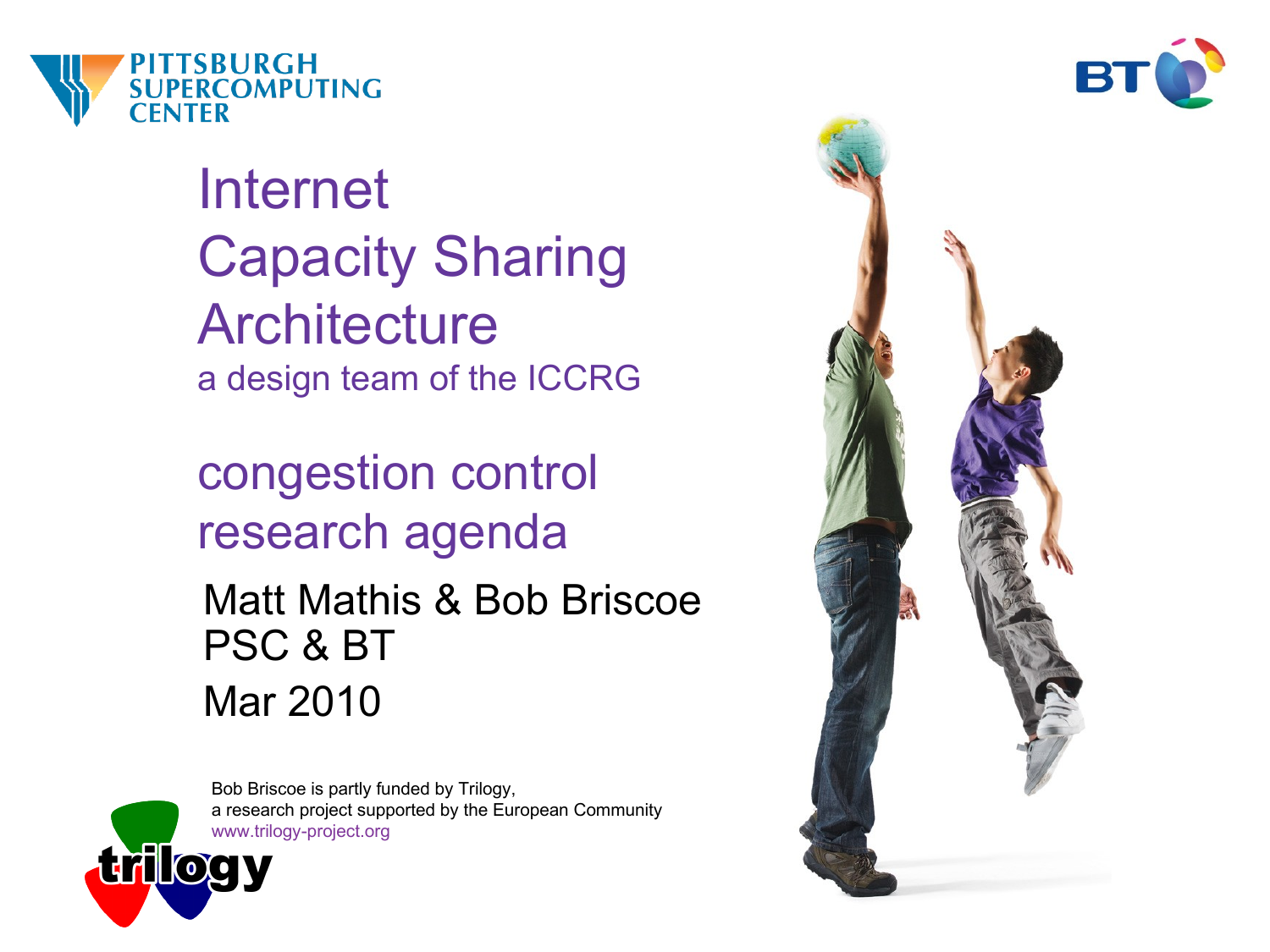#### Internet capacity sharing architecture; design team relation to other ICCRG/IETF activities

- ICCRG split personality
	- evaluate experimental CCs against existing IETF guidelines
	- write proposed new approach & transition plan; socialise in IETF/IAB

legend

BCP or info

• design/evaluate new experimental CCs against evolving guidelines

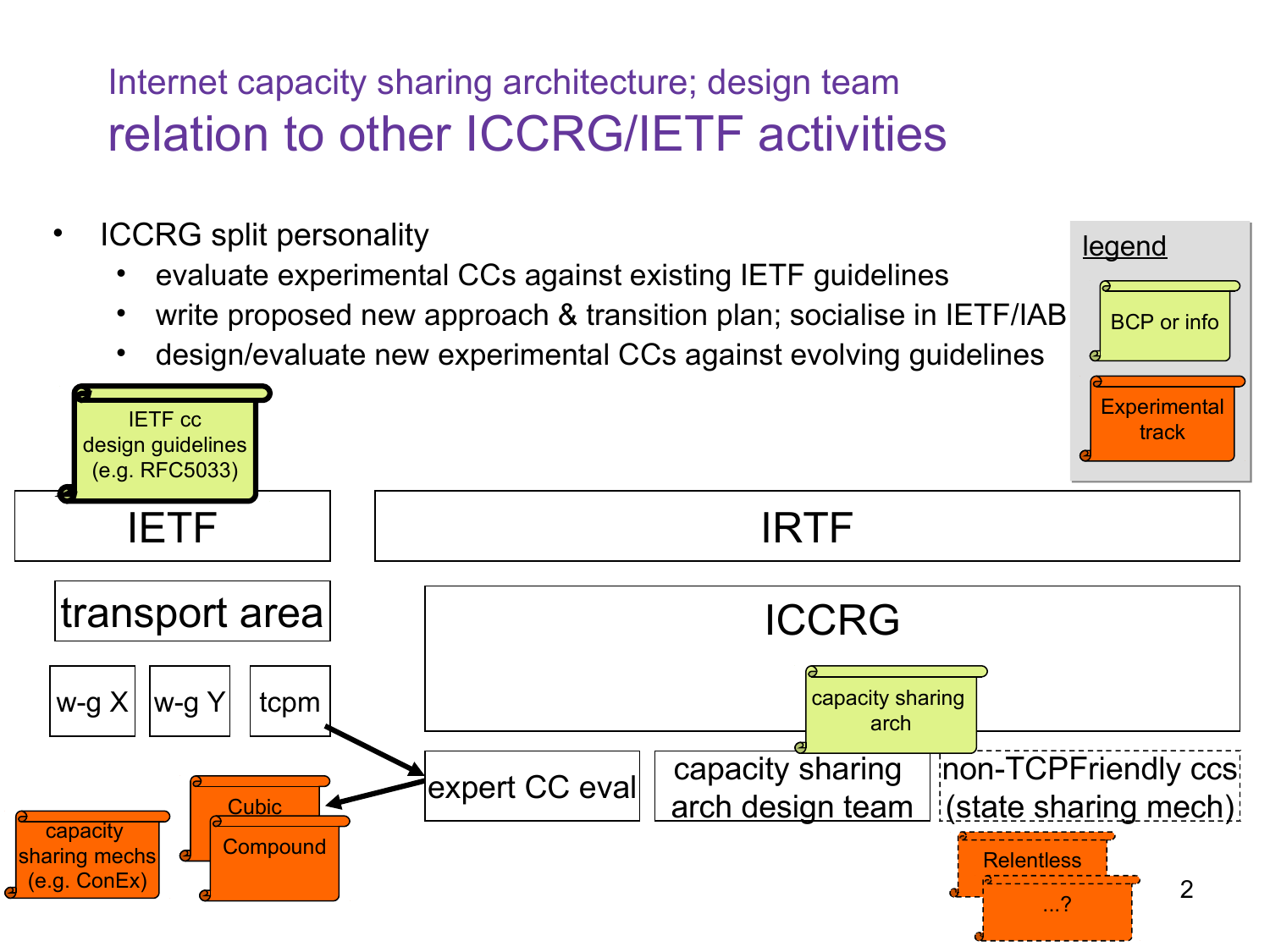# work as if Congestion Exposure (ConEx) exists…

- allows us to assume
	- ISPs can count the volume of congestion a user causes
		- $\bullet$  = bytes marked with ECN (or dropped)
	- ISPs can incentivise care over contribution to congestion
	- gives license to diversity of individual congestion responses
- challenges us to zoom out to more macro scale
	- flow arrival patterns, flow lengths
		- not just competing flows in congestion avoidance (CA)
	- hi & lo stat mux
- classify research challenges into three areas
	- 1. scaling transport performance dynamic range
	- 2. diversity of congestion responses weighted etc
	- 3. predicting congestion patterns & structure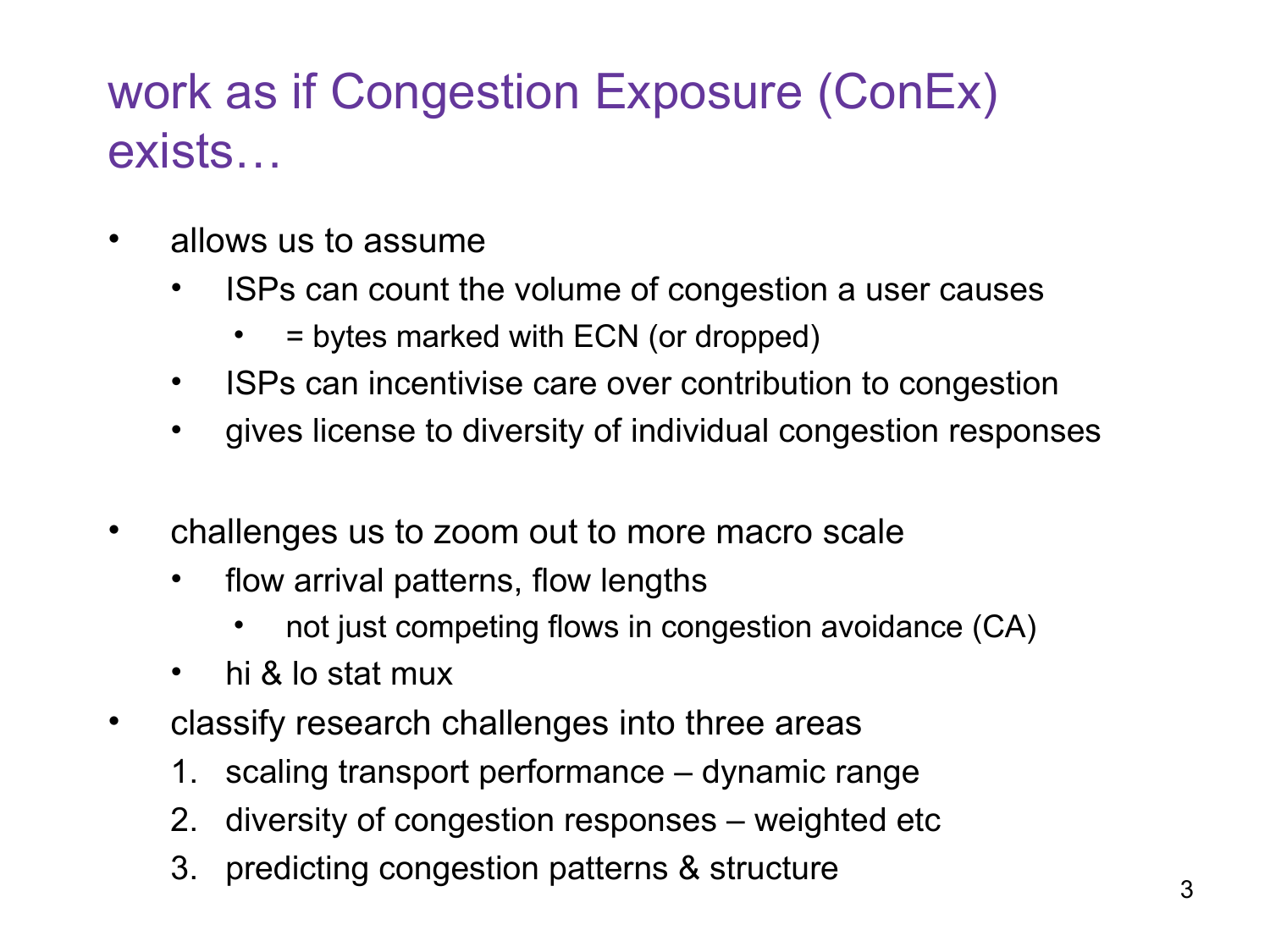



research area #1 scaling transport performance



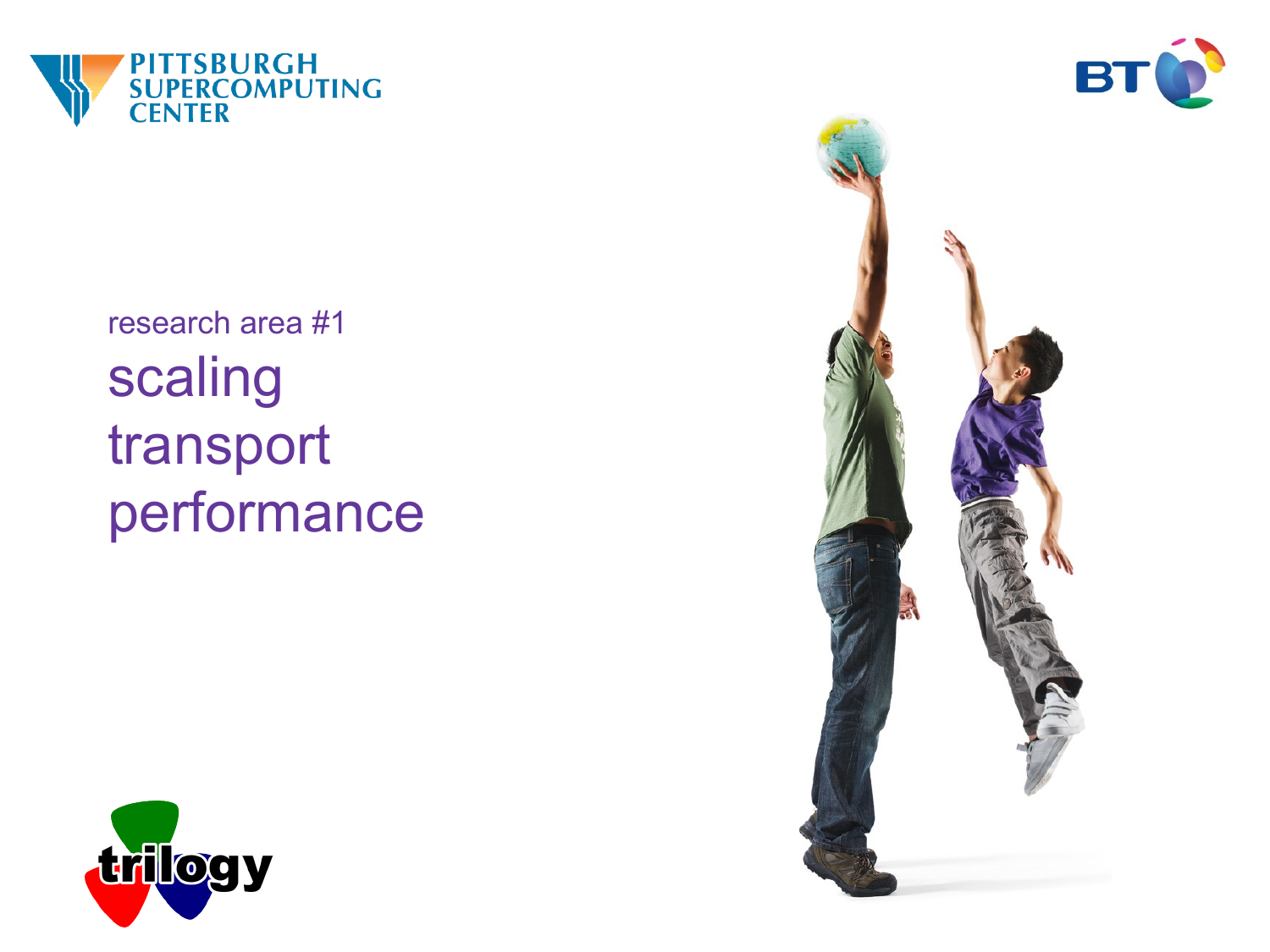## scaling transport performance briefly recap current received wisdom

 $\bar{w} = \sqrt{\frac{v}{p}}$ 

*p*=

*k*

*p*

*k*

- TCP CA algo leads to bit-rate of long-running flows:
- rearranging, bit-rate of identical flows sharing bottleneck increases until loss fraction becomes:
- when a set of TCPs each get the bit-rates shown, these loss fractions result, assuming

packet size,  $s = 1500B$  $RTT$ ,  $R = 100$ ms

| s shown, these loss:<br>$\overline{w}^2$ |          |                          |                      |
|------------------------------------------|----------|--------------------------|----------------------|
|                                          | bit-rate | <b>TCP loss fraction</b> | recovery time        |
|                                          | $1$ Mb/s | 2%                       | 550ms                |
|                                          | 10Mb/s   | 0.02%                    | 5.5s                 |
|                                          | 100Mb/s  | 0.0002%                  | $55s$ ( $\neg$ 1min) |
|                                          | 1Gb/s    | 0.000002%                | 550s (~9min)         |

#### Scripture prophesised this

"We are concerned that the congestion control noise sensitivity is quadratic in *w*  but it will take at least another generation of network evolution to reach window sizes where this will be significant."

In footnote 6 of: Jacobson, V. & Karels, M.J., "Congestion Avoidance and Control," Laurence Berkeley Labs Technical Report (November 1988) (a slightly modified version of the original published at SIGCOMM in Aug'88) URL: [<http://ee.lbl.gov/papers/congavoid.pdf>](http://ee.lbl.gov/papers/congavoid.pdf)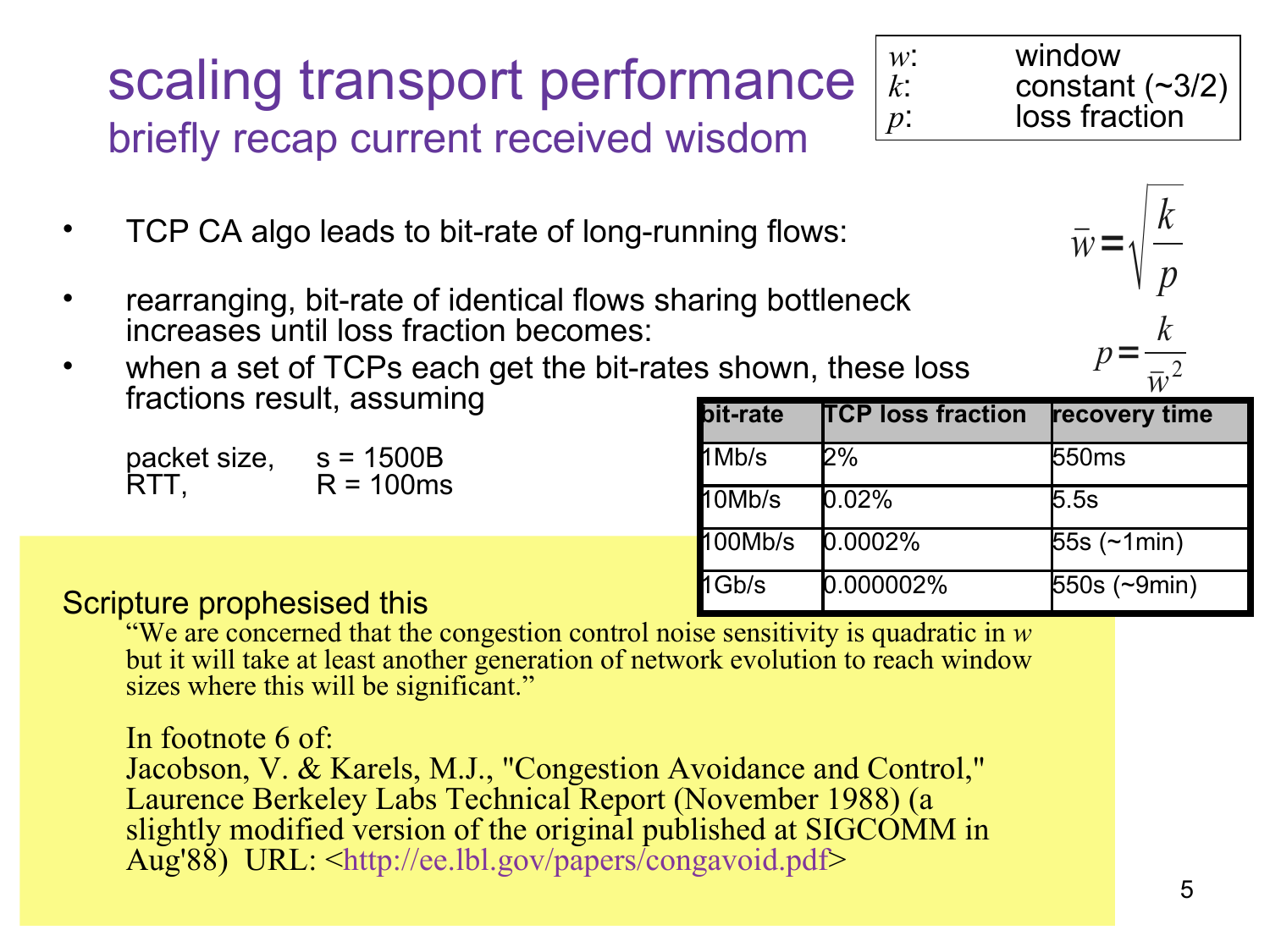# what's the real performance scaling problem?

![](_page_5_Picture_1.jpeg)

what's the problem with long recovery times?

- scaling is over 3 dimensions, not just one:
	- 1. flow rate
	- 2. # flows
	- 3. flow size

if #flows through bottleneck does not shrink (2) and capacity increased so flow rates can grow (1)

- each flow arrival generates a loss event at the end of slow-start
- window bounded by arrival rate of other flows\*
- not by capacity

#### research focus needs to shift:

- conflicts between slow-start & CA phase
- conflicts between elastic & other transports

<sup>\*</sup> or link bit error rates, esp. wireless but also DSL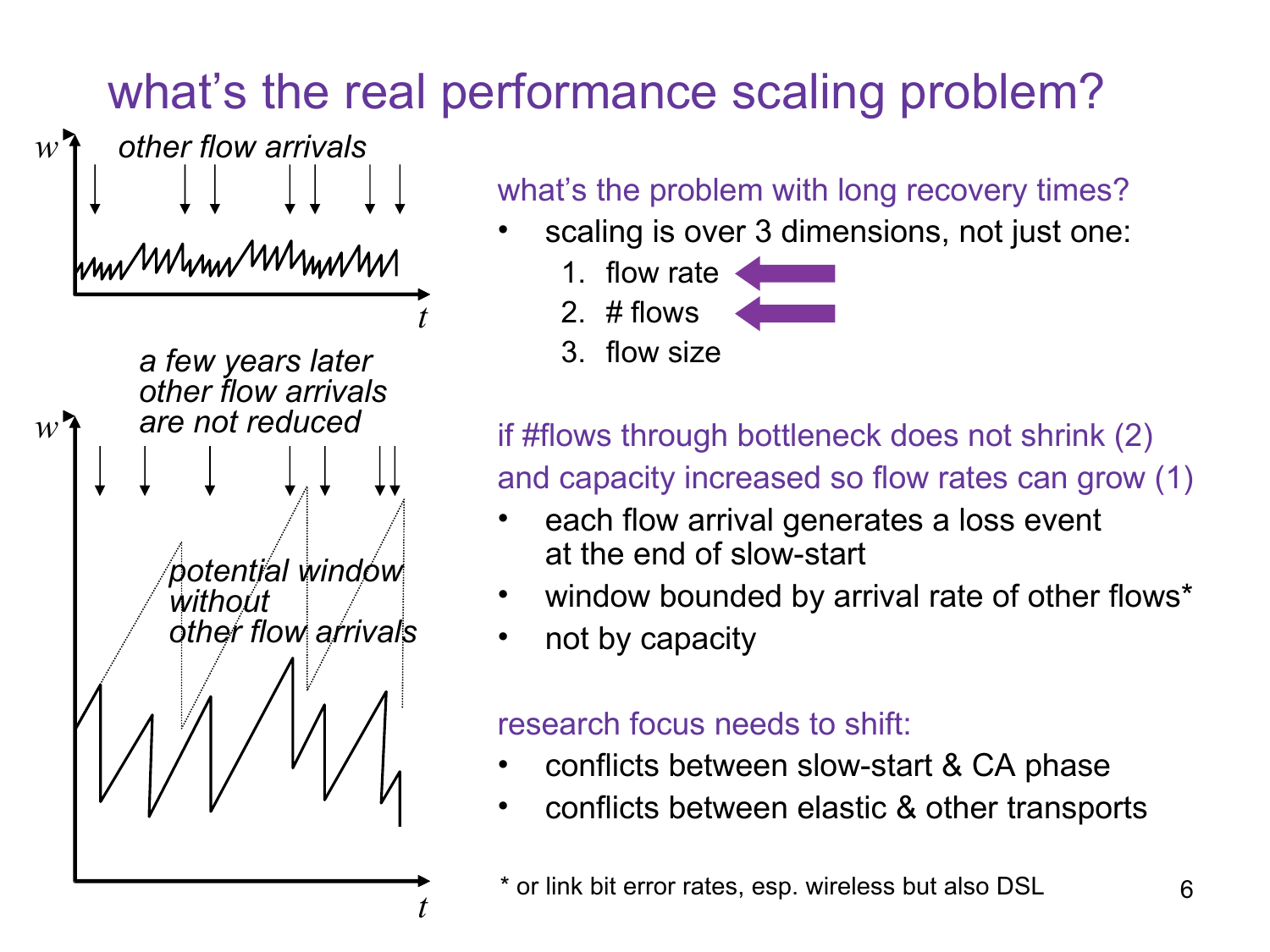# what's the real performance scaling problem?

![](_page_6_Figure_1.jpeg)

TCP average throughput model for different size flows [Cardwell00]

• multiple flows, larger IW

research focus needs to shift:

• mitigating overshoot on start-up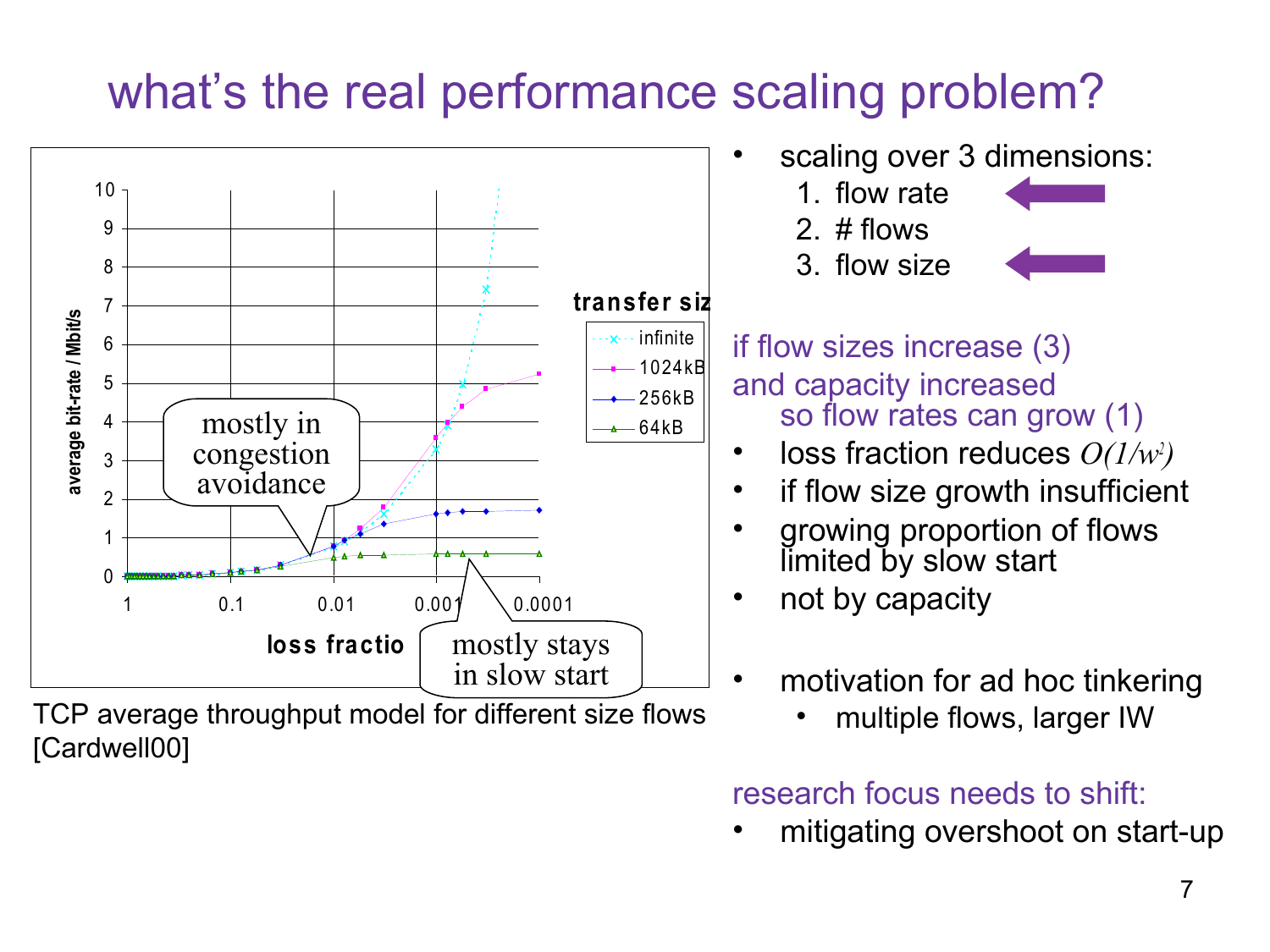## How to scale TCP to any speed

- (A thought experiment about the limiting case)
- Control frequency should not depend on data rate
- For a fixed path, fixed time between losses
- Data between losses is proportional to rate
- Loss probability is inverse of rate
- Model has to resemble data rate  $\alpha$  1/p

Do we have consensus on this? \*

*w other flow arrivals*mu wum wumn *t*

*a few years later*

hnu Mhnu Mhnin

*t*

*w*

\* Outstanding problem: synchronized losses due to drop tail

• lead to RTT unfairness pathology for  $w \propto 1/p<sup>d</sup>$  as  $d\rightarrow1$  [Xu04]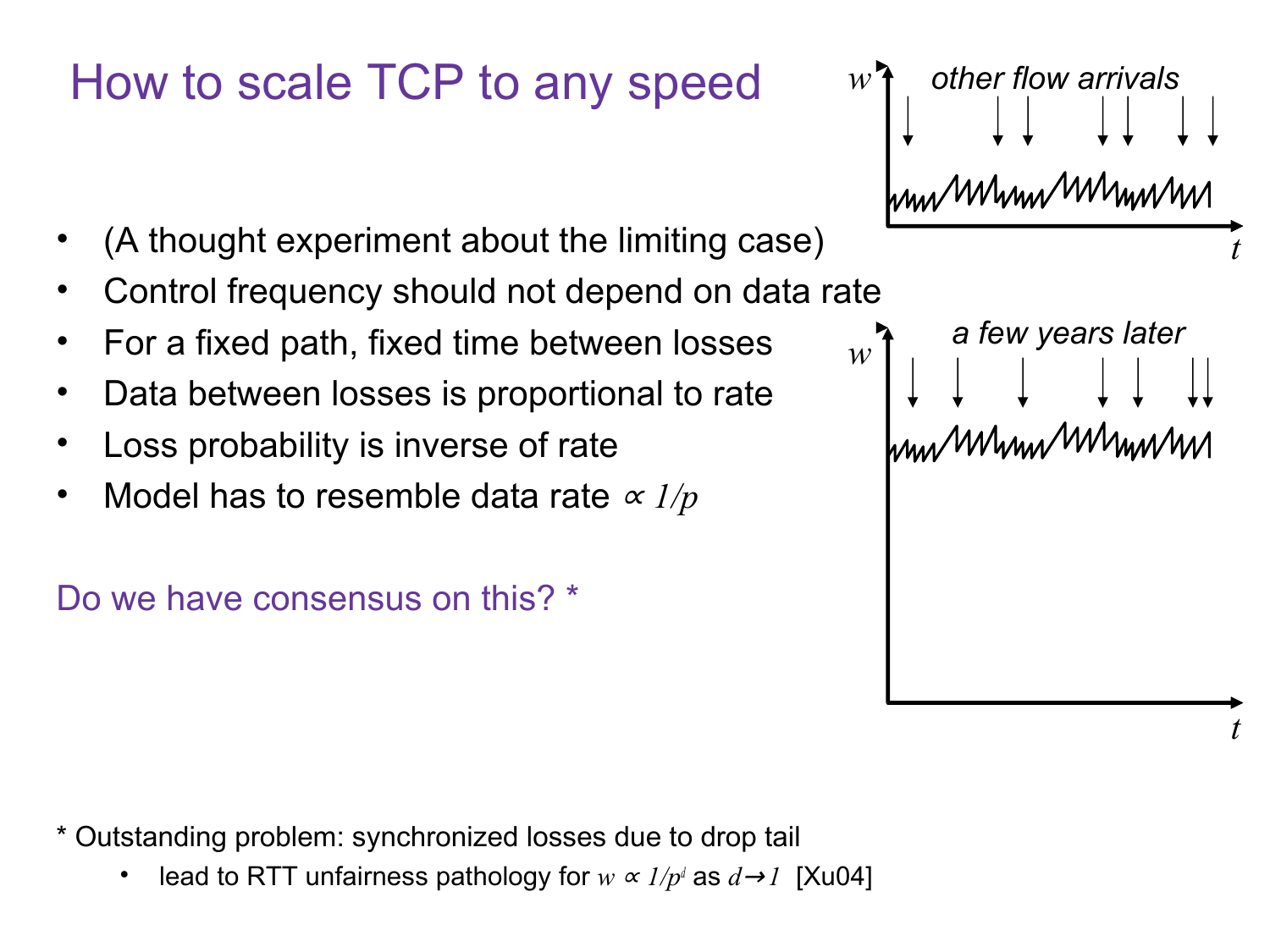# network support?

- what new network feature is needed, if any, to help e2e transport performance scale?
- challenge #1 in "Open Research Issues in Internet Congestion Control"

<draft-irtf-iccrg-welzl-congestion-control-open-research>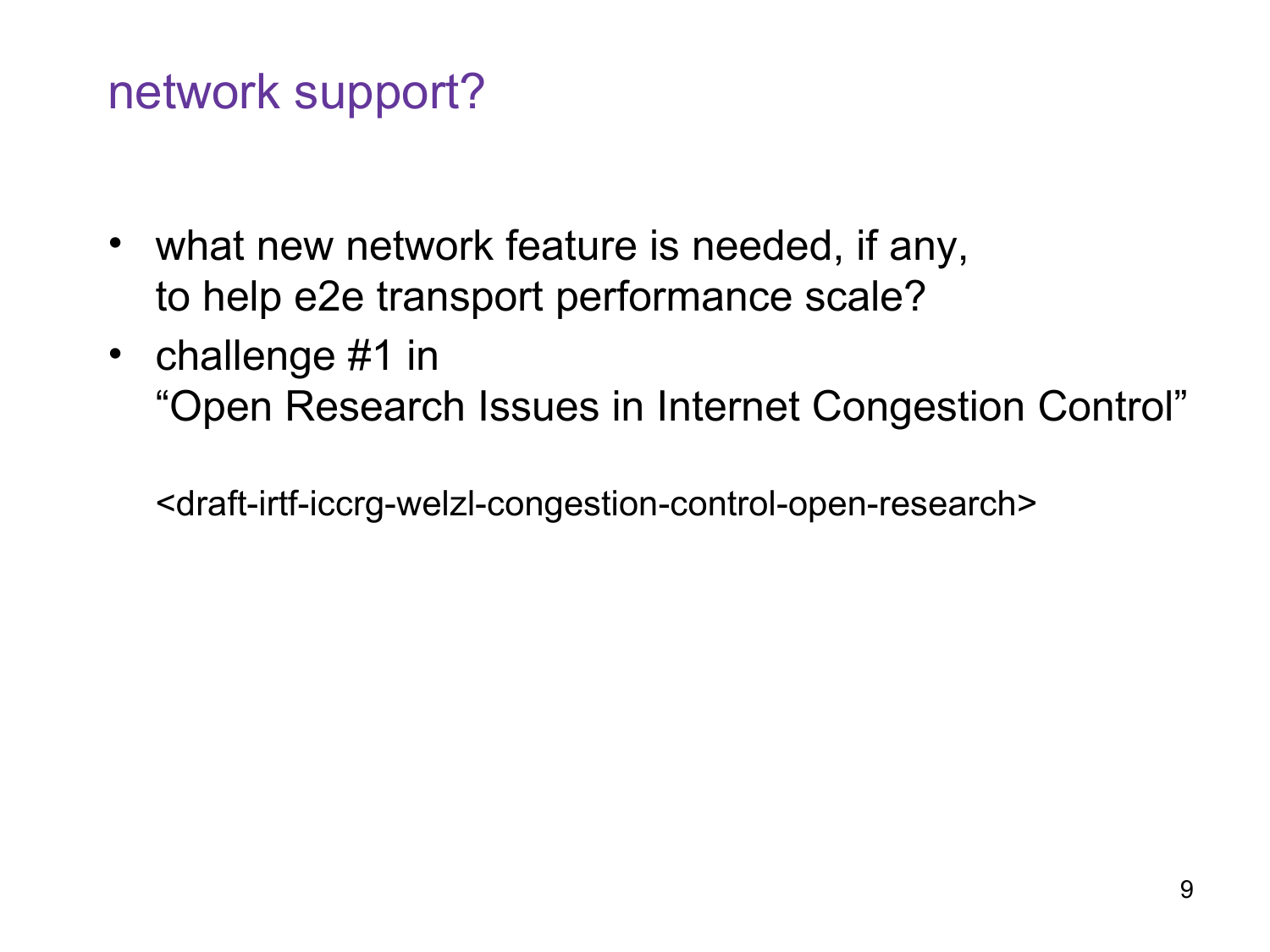# delay sensing – not a panacea

- scaling any of the 3 dimensions upwards drives queuing delay downwards [Kelly00; §2]
	- 1. flow rate
	- 2. # flows
	- 3. flow size
- increasingly hard to distinguish tiny queuing delay from noise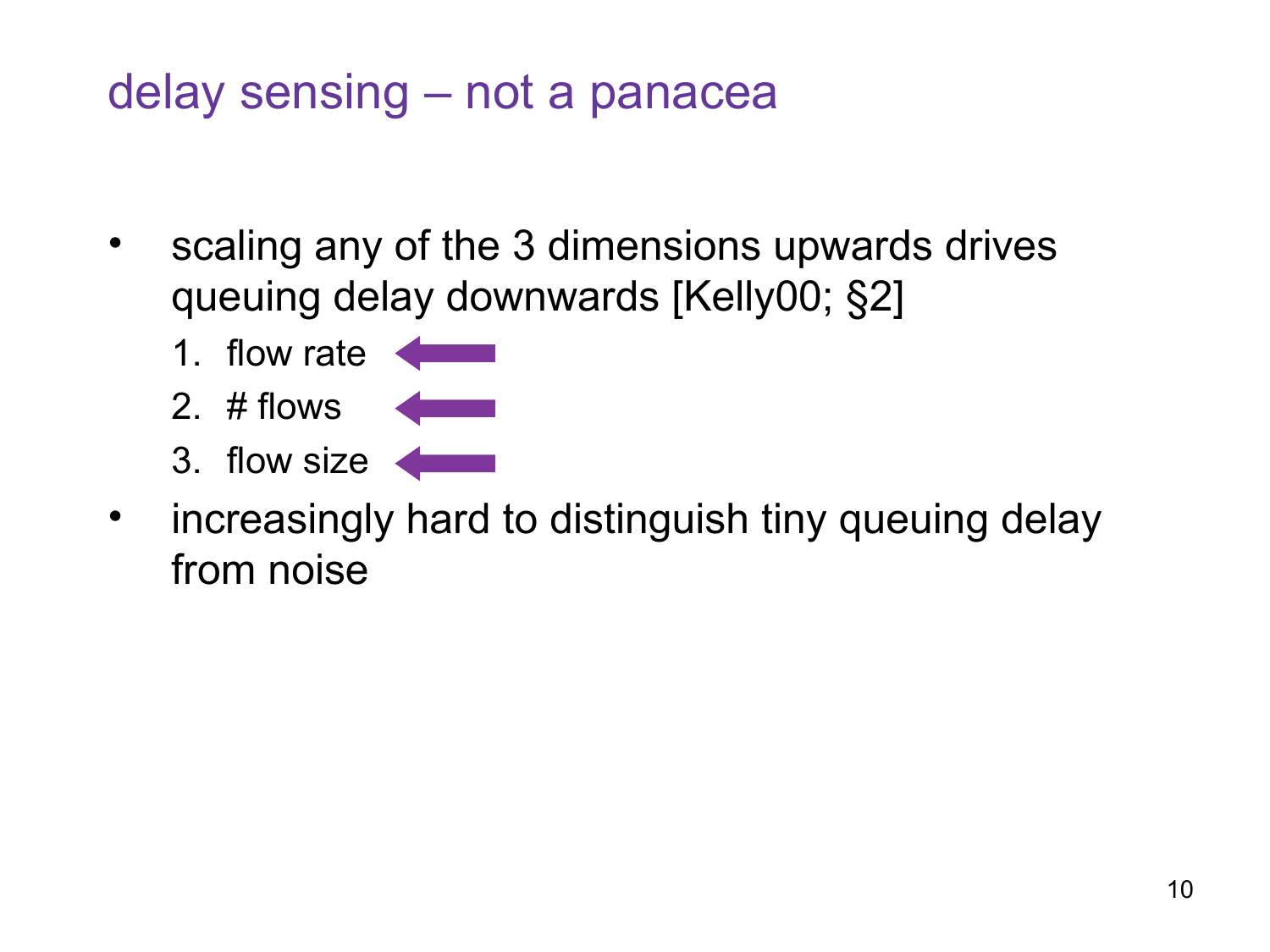# is a scalable congestion control sufficient?

- more aggressive
- and more robust to aggression
- loss *probability* reduces over the years
	- loss *rate* remains the same for the fast transfers
- if a sensitive app (e.g. VoIP) works today
- it should work tomorrow..?
- the challenge
	- high acceleration
	- overshoot when sensing available capacity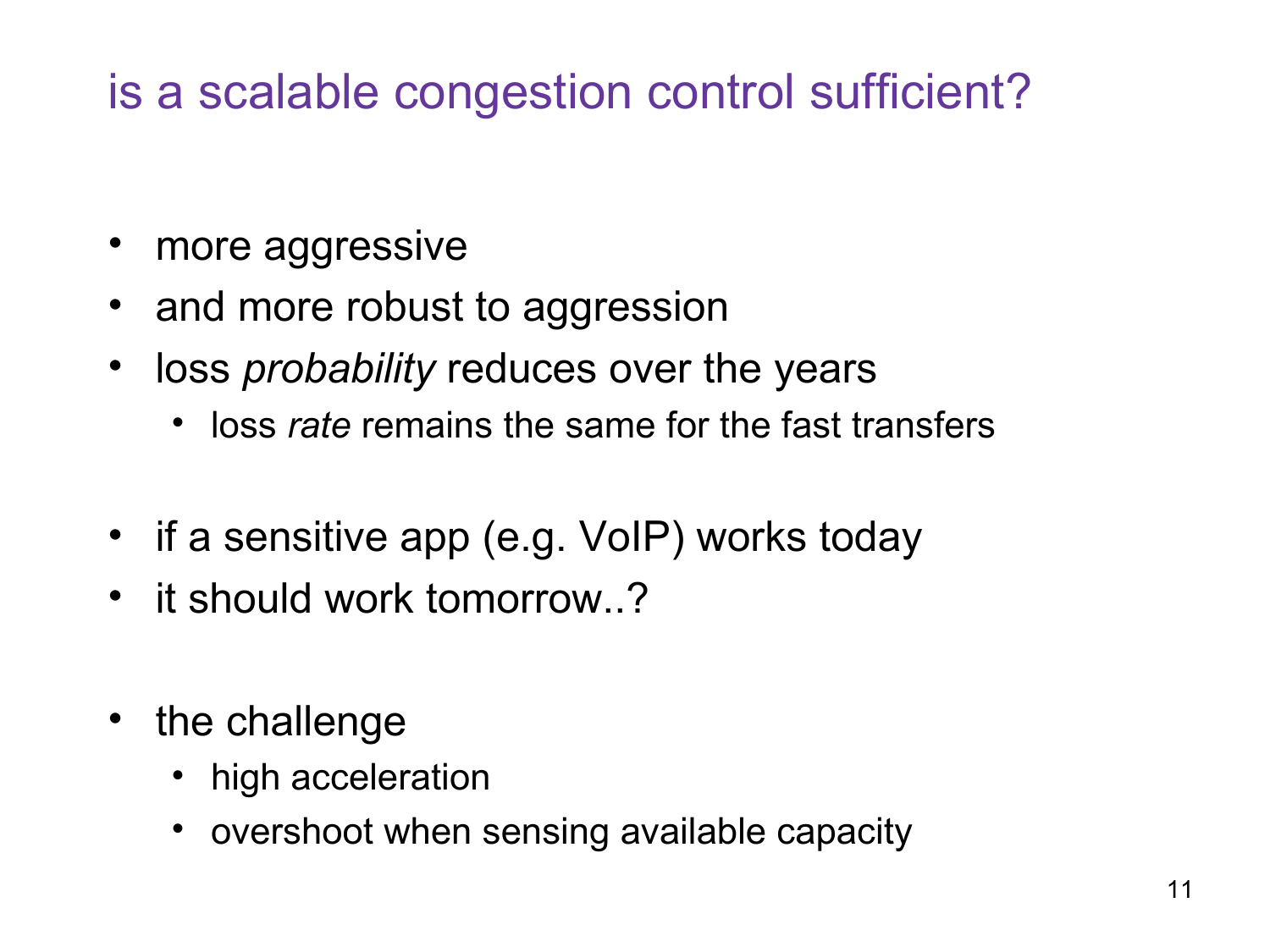## Do we need flow isolation too?

- Isolate traffic such that greedy flows can't harm others
	- Undo "Simple network" assumption
- Requires the network to distinguish between flows
	- Send more signals to aggressive flows
	- Ideally small (short or low rate) flows have predictable rates
- See: draft-livingood-woundy-congestion-mgmt-03
- See: later talk by Matt Mathis
- fundamental conflict with weighted congestion control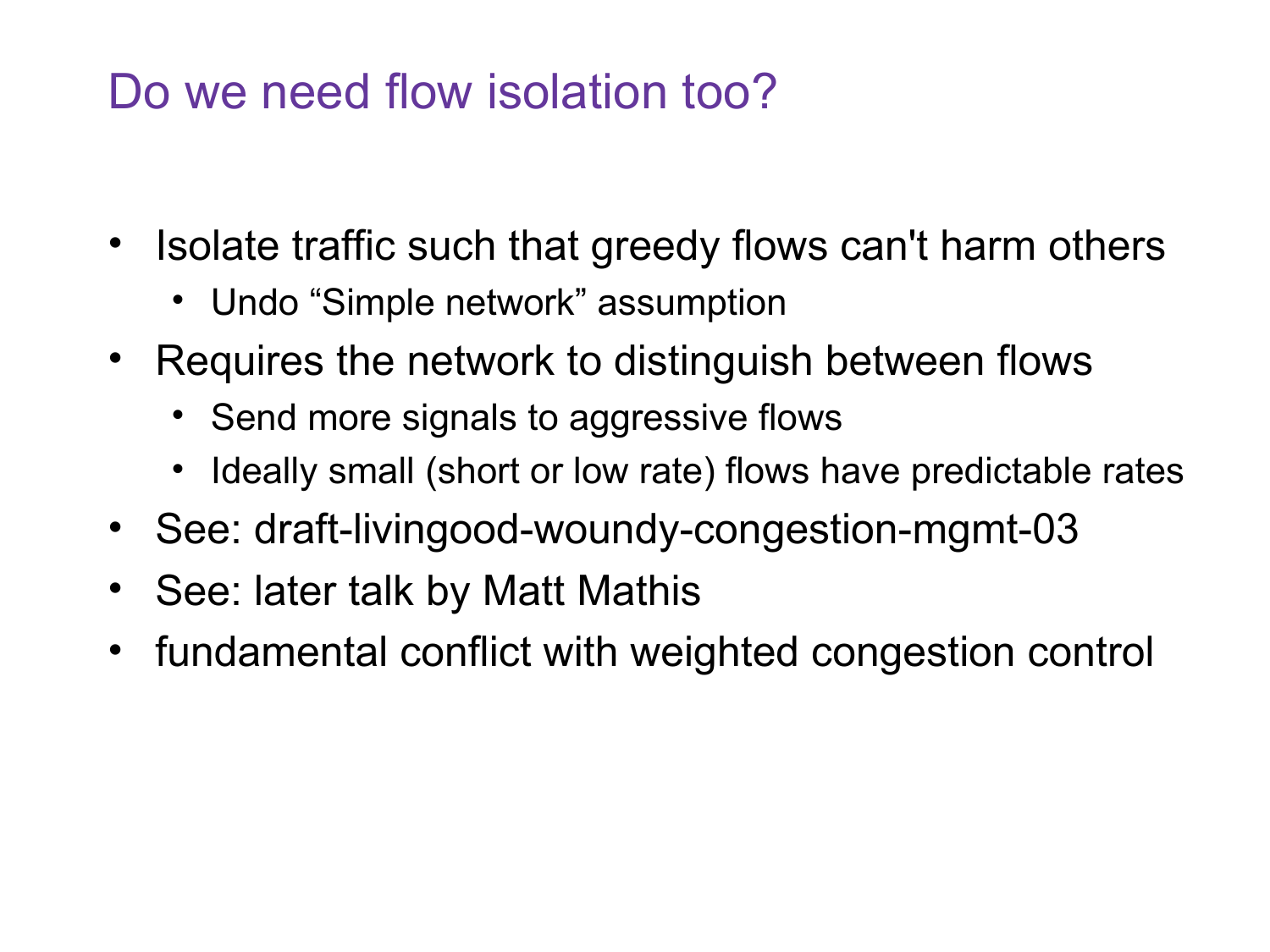# or are utilisation hints sufficient network support?

ConEx *and* 

- two levels of unary explicit congestion notifications:
	- a) bottleneck utilisation: one ECN codepoint
	- b) regular ECN
- potential:
	- ConEx creates incentive to avoid b)
	- a) warns that b) is approaching
	- correlation between a) & b) tells transport that bottleneck is low stat mux
	- if a) is partially deployed, not fatal
	- work in progress...

![](_page_12_Figure_11.jpeg)

![](_page_12_Figure_12.jpeg)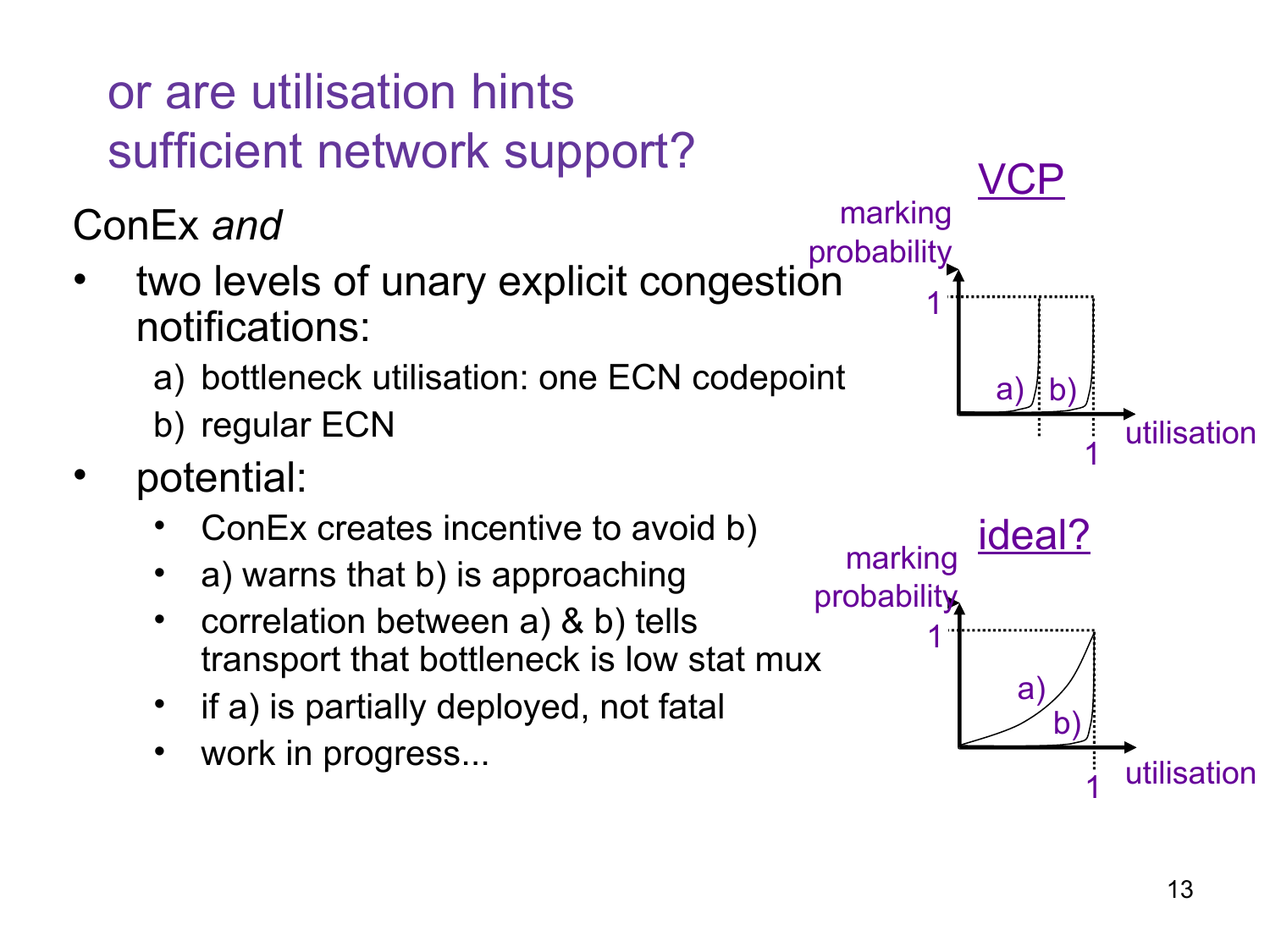![](_page_13_Picture_0.jpeg)

![](_page_13_Picture_1.jpeg)

## research area #2 diversity of congestion responses

![](_page_13_Picture_3.jpeg)

![](_page_13_Picture_4.jpeg)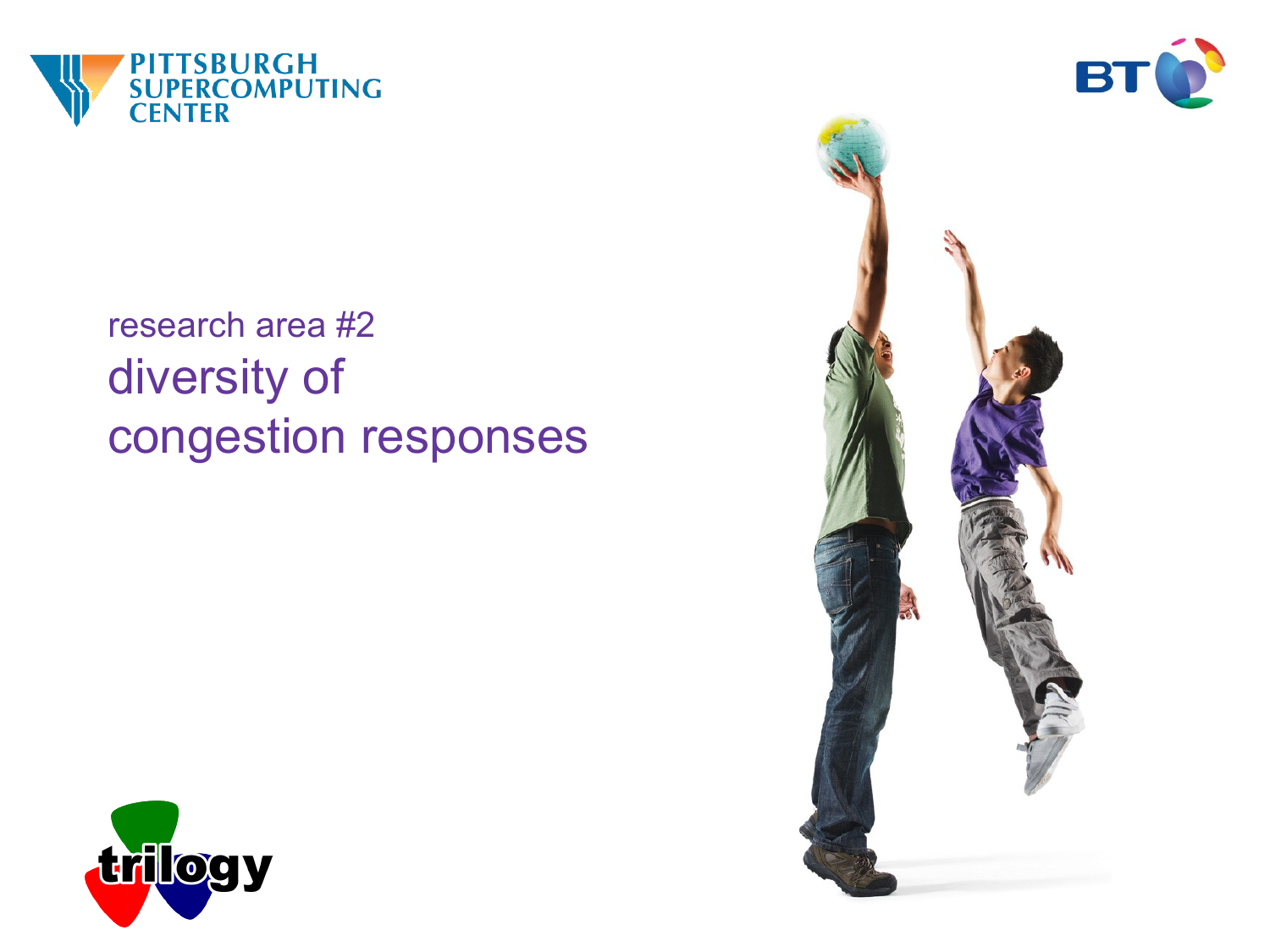#### research area #2 assuming ConEx deployed weighted congestion controls

- feasible improvements in completion times?
- limits to the feasible range of weights?
- acceleration independent of weight?
	- convergence
- weight start-up separately or dependent?
	- overshoot?
- not just elastic file-transfer
	- streaming video etc
	- preventing starvation of classic TCP?
- socket API, policy control, etc
- default weight: related to file size?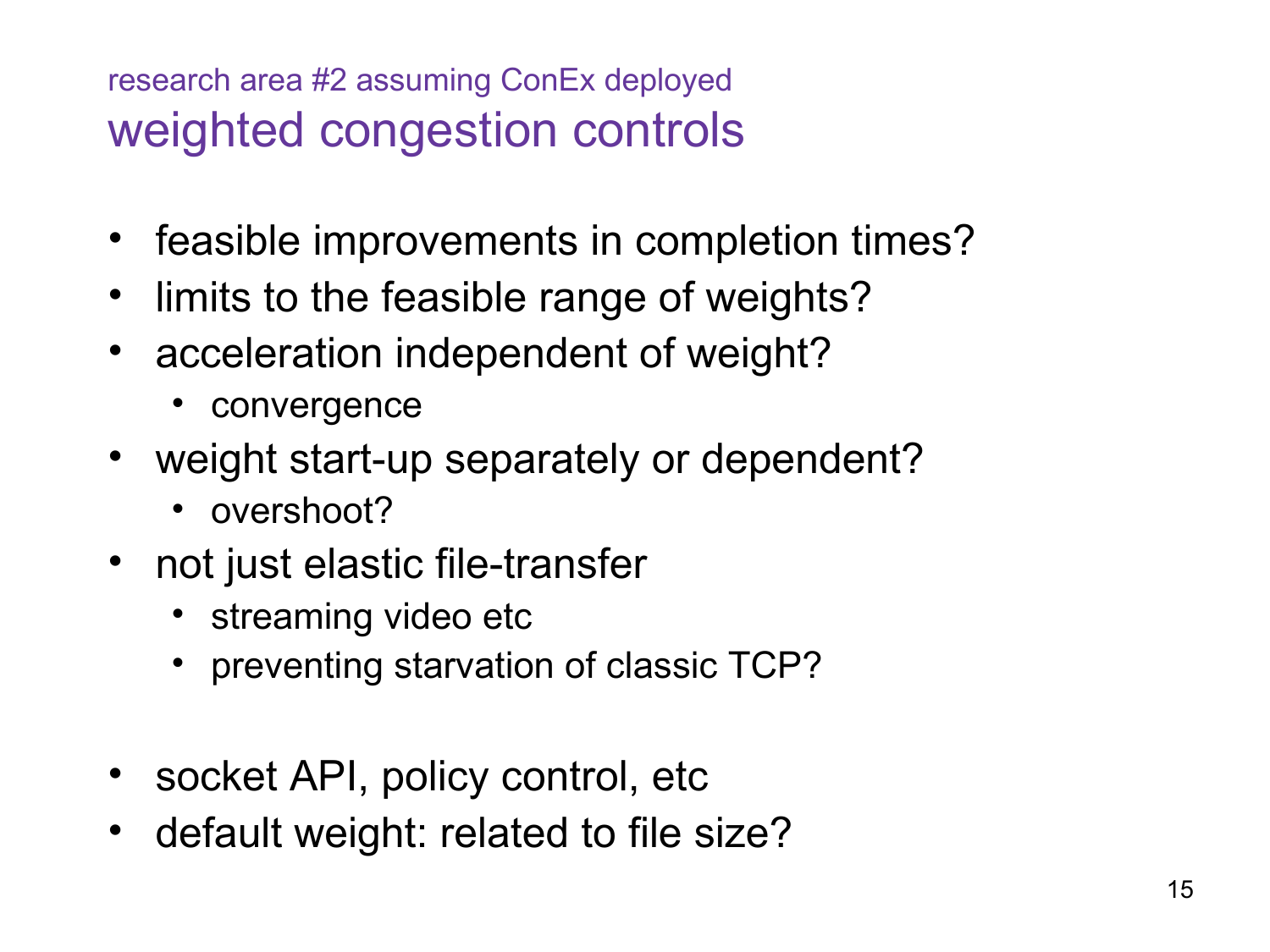![](_page_15_Picture_0.jpeg)

![](_page_15_Picture_1.jpeg)

## research area #3 predicting congestion patterns & structure

![](_page_15_Picture_3.jpeg)

![](_page_15_Picture_4.jpeg)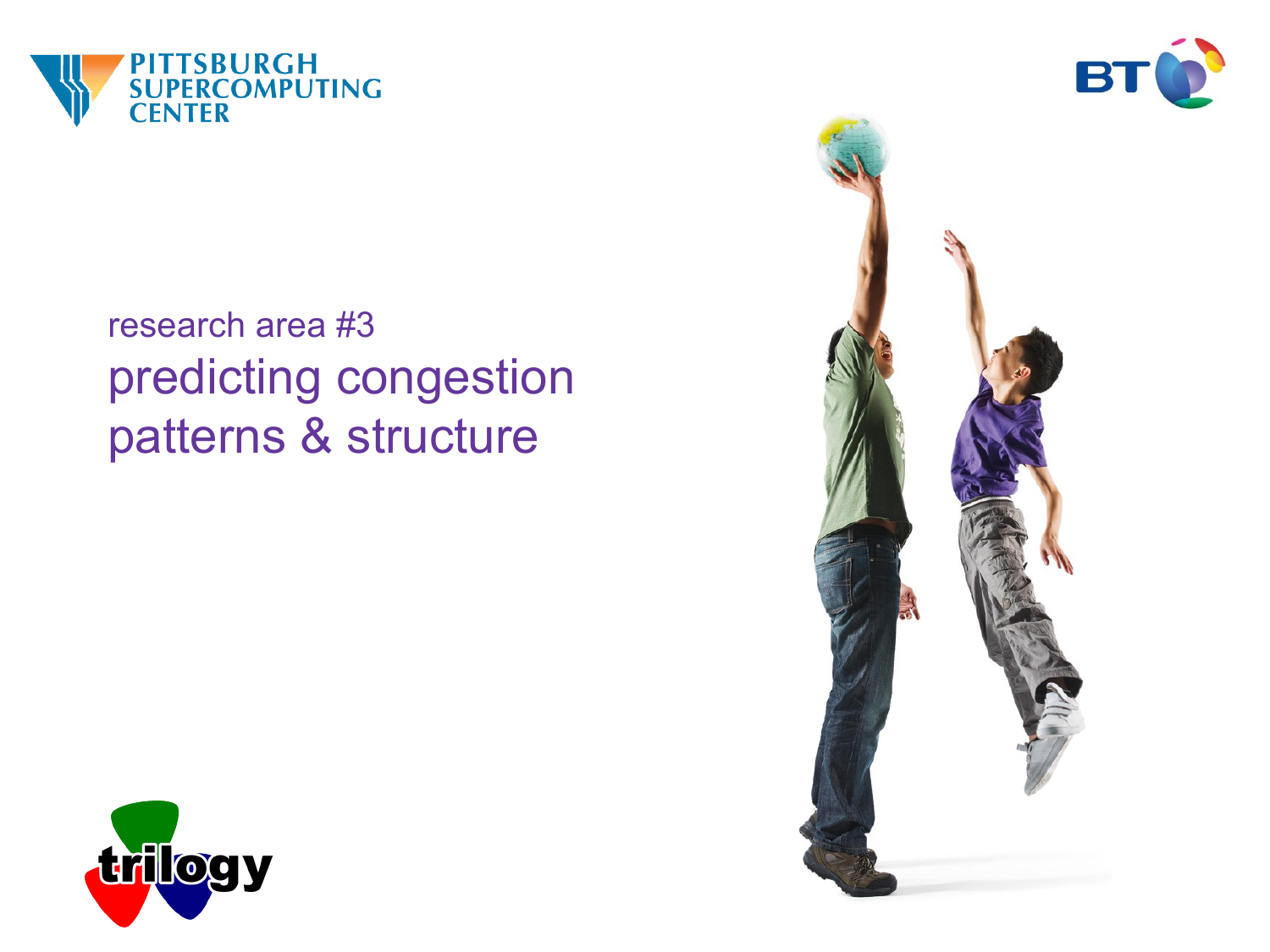## Cascaded ISPs

![](_page_16_Figure_1.jpeg)

- Policy control at ISP A&B ingress is good
	- It can be used to limit downstream congestion
- Policy control at ISP G's ingress may be problematic
	- No uniform expectation for downstream congestion
	- Unless globally anneal to a uniform congestion level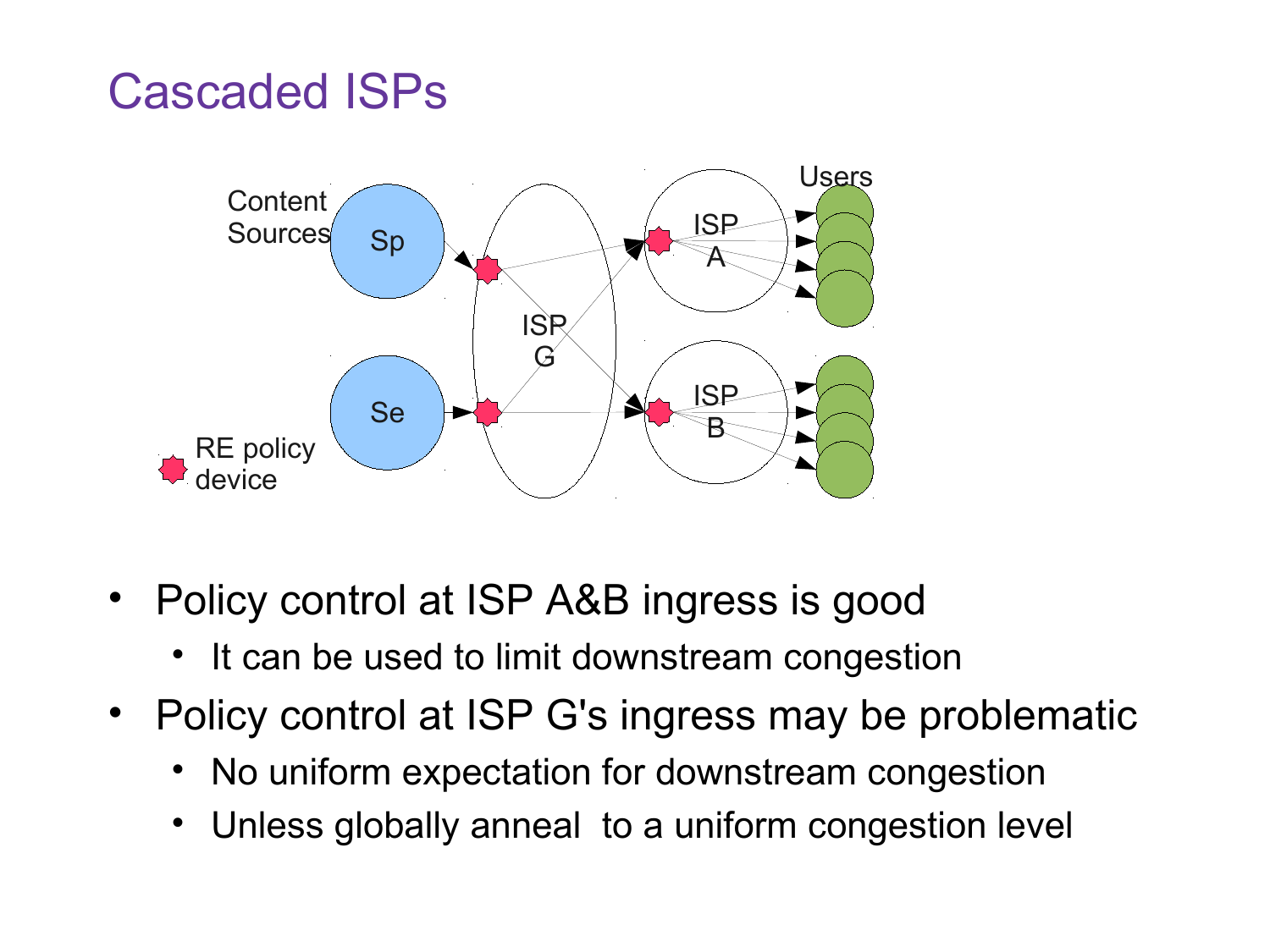# Problem: Unexpected performance

- Application performance explicitly depends on other users
	- Expected be more erratic than the current net
		- Some people might disagree
	- Especially if users can bid for congestion
		- Most users would prefer stable prices and data rates
- Moves the net away from performance guarantees
	- A big headache for high performance applications
	- Not that we can do performance guarantees today
		- RE-ECN is likely to be quite a bit worse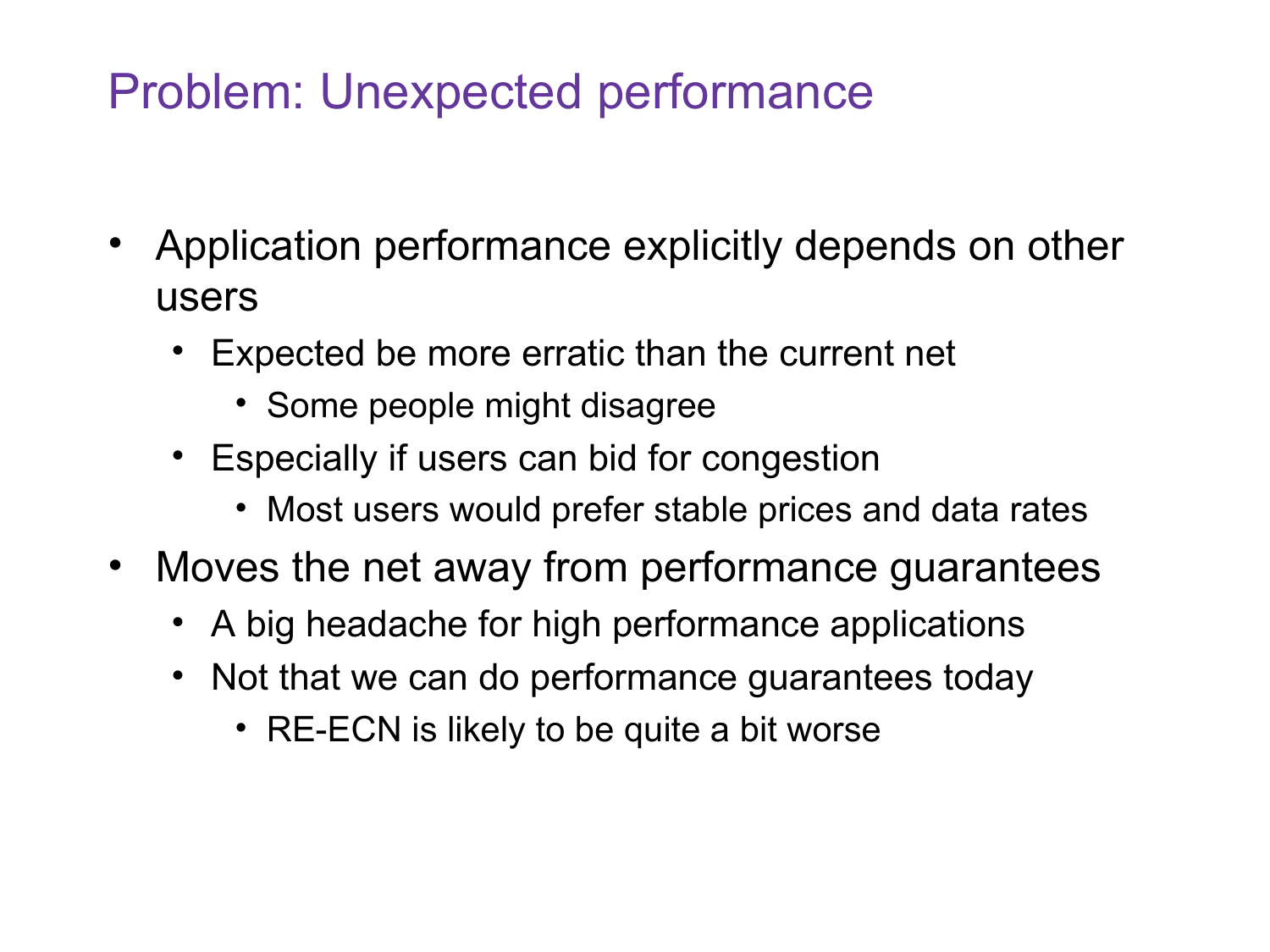## More predictable performance?

- Re-ECN doesn't change the congestion control
	- explicit dependence on other users unchanged
	- solely enables operator to switch on the significance of minimising congestion
	- likely to encourage shifting of peaks into troughs
- Moves the net towards more assured performance
	- global 'annealing'
- If using network at maximum efficiency
	- can have either stable prices or stable performance
	- if want both, have to pay a constant but higher price
	- or accept lower but consistent service

Which of the two views is probably correct?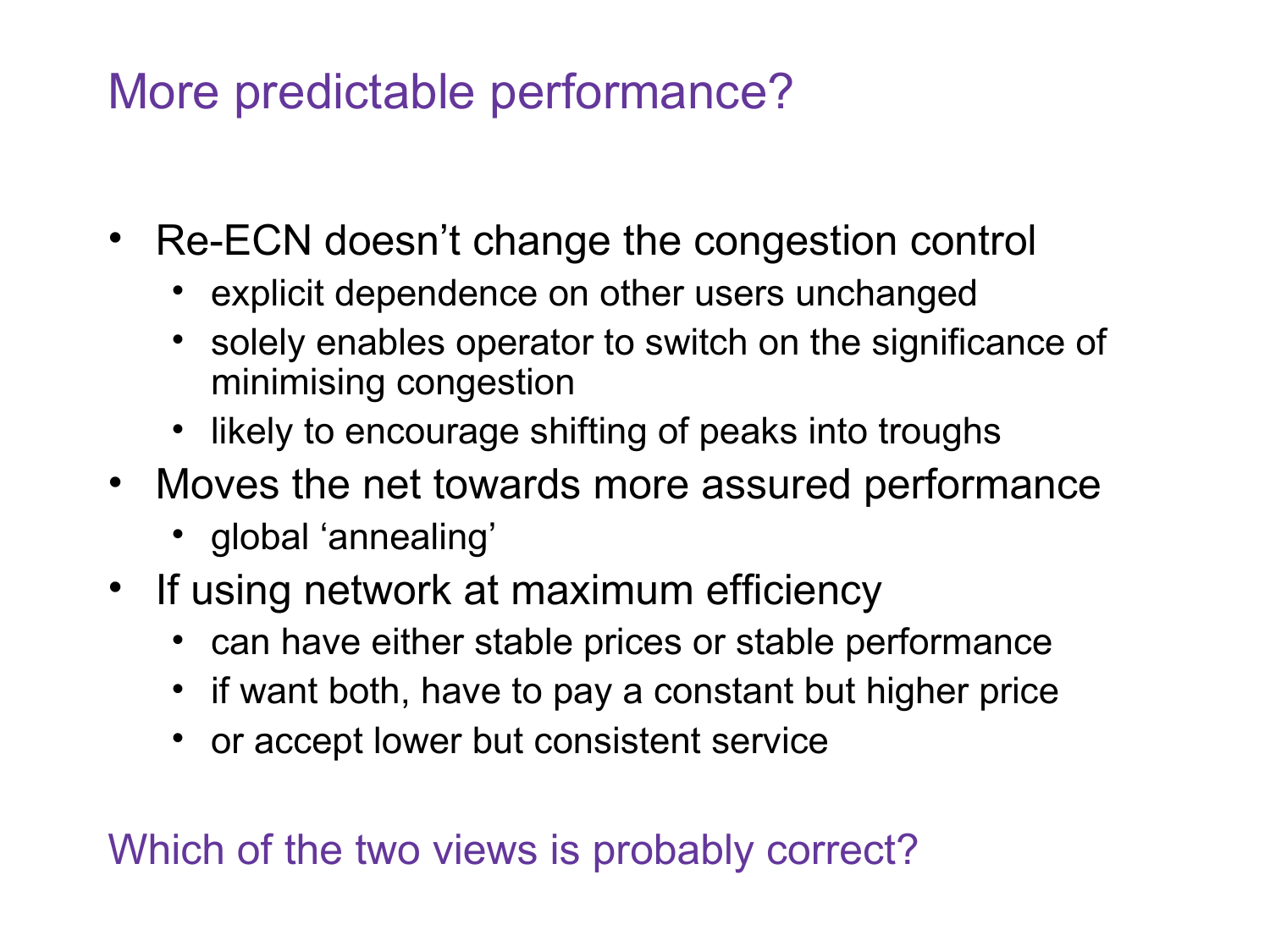# Problem: not diagnosable

#### Point

- Performance depends on things not observable
- User can't tell why any particular marking rate
- Provider sees aggregate marking & data rates
	- No specific information about any particular flow
- Problem may be an unrelated flow that user can't identify
- Out bidding may not be feasible

### **Counterpoint**

- re-ECN gives operator info it doesn't currently have
	- can locate problems to neighbouring networks
- measuring aggregates is sufficient
	- but nothing to stop looking per flow (e.g. for fault diganosis)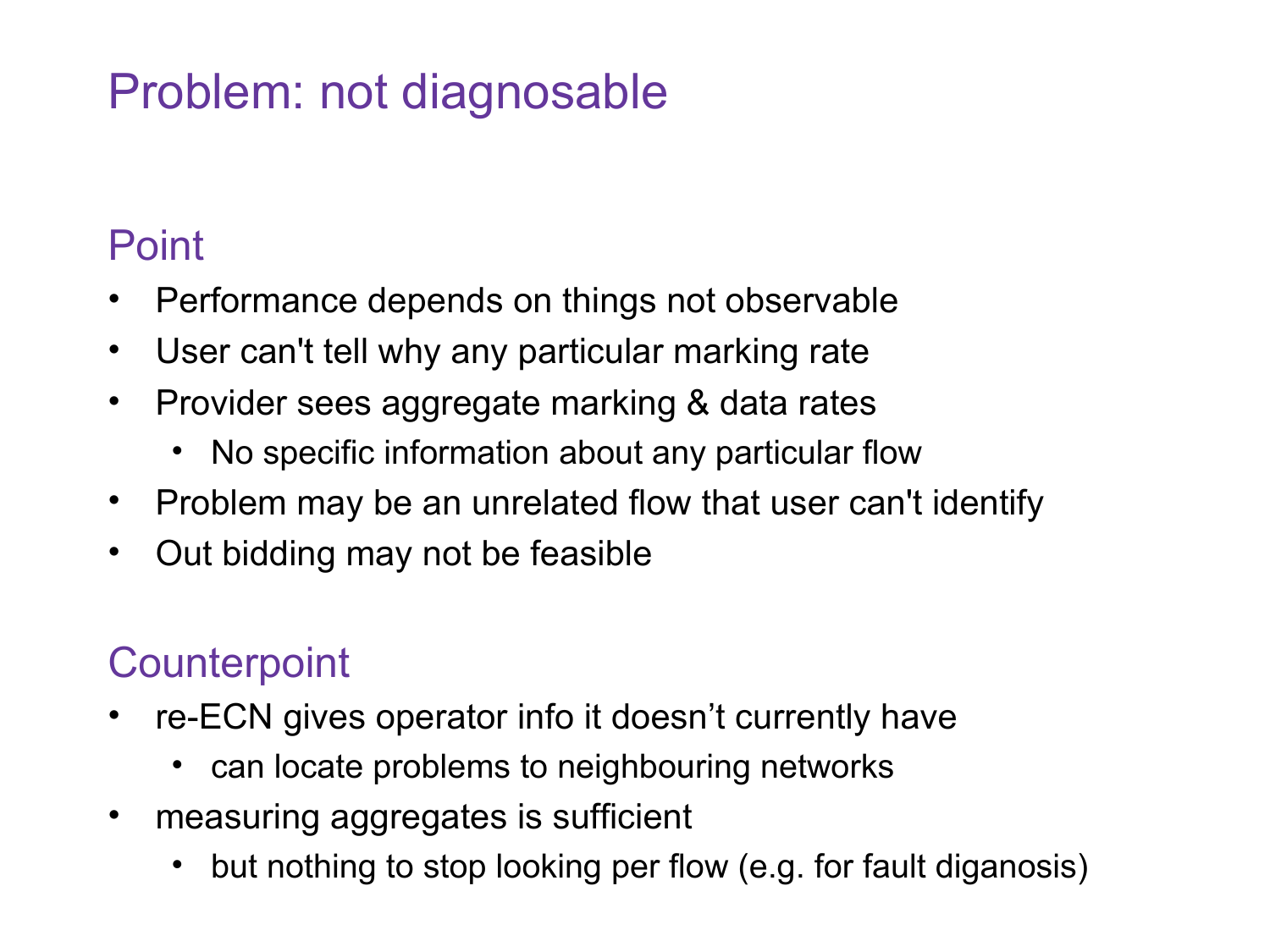# summary: primary research questions

#### performance scaling

- diminishing performance gain from capacity investment
	- e2e transport is becoming the limit, not transmission capacity
- understand conflicts: slow-start v. CA phase v. other transports
- mitigating overshoot on start-up
	- need to prove whether e2e can be sufficient
	- otherwise flow isolation v. overshoot hints v....?

#### diversity of congestion responses - weighted cc

• open research space: whole range of questions

#### global congestion patterns

- smoother? or more unpredictable?
- reflecting disparities in the global market? or disjoint from them?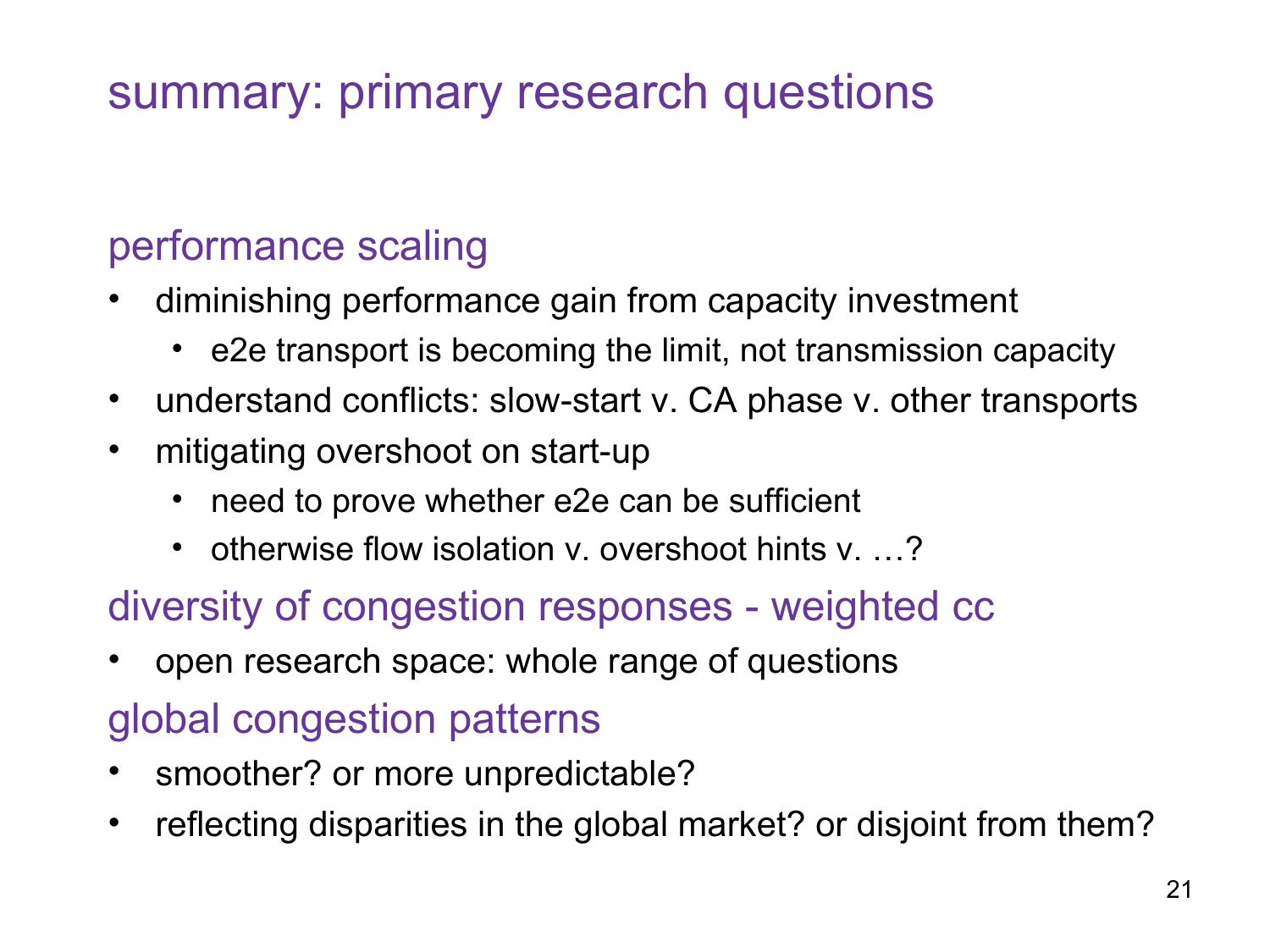## references

- [Cardwell00] N. Cardwell, S. Savage and T. Anderson, "Modeling TCP latency,"In Proceedings of IEEE INFOCOM, Tel Aviv, Israel, March 2000. *http://citeseer.ist.psu.edu/cardwell00modeling.html*
- [Wischik07] Wischik, D., "Short Messages," In: *Proc. Workshop on Networks: Modelling and Control* Royal Society (September 2007) [http://](http://www.cs.ucl.ac.uk/staff/ucacdjw/Research/shortmsg.pdf) [www.cs.ucl.ac.uk/staff/ucacdjw/Research/shortmsg.pdf](http://www.cs.ucl.ac.uk/staff/ucacdjw/Research/shortmsg.pdf)
- [Xu04] Lisong Xu, Khaled Harfoush, and Injong Rhee, " [Binary Increase Congestion Control for Fast Long-Distance Networks](http://cse.unl.edu/%7Exu/paper/xu_INFOCOM_2004.pdf) ", In: *Proc IEEE INFOCOM 2004*, pp. 2514-2524 (March 2004)
- [Kelly00] Kelly, F.P., "Models for a Self-Managed Internet," *Philosophical Transactions of the Royal Society* **358**(1773):2335--2348 (August 2000) **<http://www.statslab.cam.ac.uk/~frank/smi.html>**